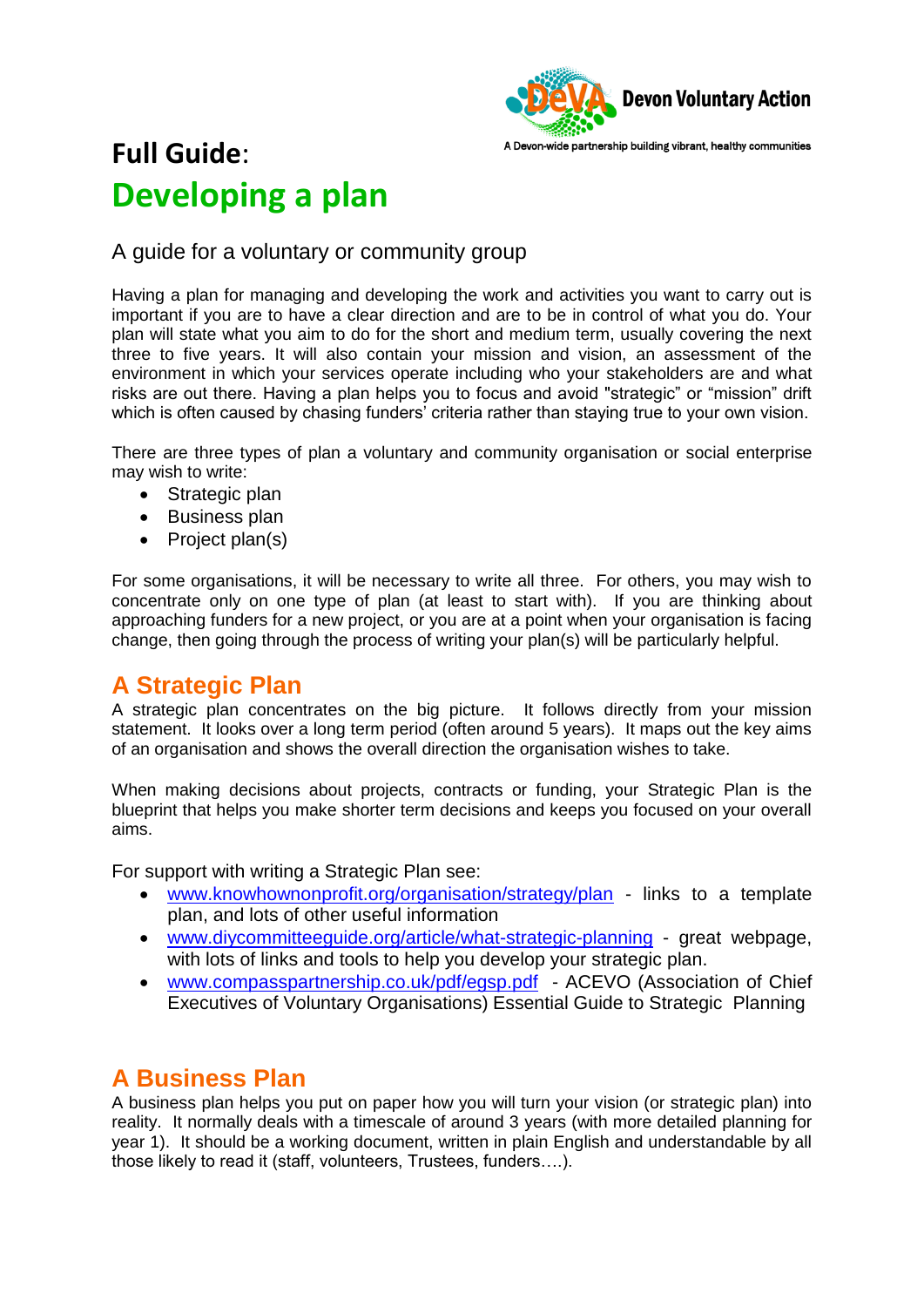

Good rules for business planning are:

- Don't do it on your own.... Involve your clients, staff, trustees, volunteers and other stakeholders
- Keep it clear and concise. Think maximum impact, minimum fluff
- Excite the reader give them something to believe in
- Show your passion for your organisation and what it does
- Know your market your competitors and where you fit in
- Get the figures right keep it realistic and based on experience of similar projects but make sure you cover all your overheads and real costs (full cost recovery)
- Risk show you've thought about risk and how you will reduce any risks

[Adapted from Peter Jones' website – www.perterjones.com]

A good business plan provides a summary of:

- What your organisation is about
- What it wants to achieve
- How it plans to do this
- Who will benefit from the work
- Evidence that the work is needed
- What resources are needed to do the work
- Who will be involved in delivering and managing the work (including their skills)
- Where the money/resources will come from
- When you will carry out the work
- How you will know you've been successful

[Adapted from the Luton & Dunstable Partnership toolkit]

For guidance on developing your business plan see these excellent resources:

- [www.voluntaryworks.org.uk/.../documents/BusinessPlanningToolKit.pdf](http://www.voluntaryworks.org.uk/.../documents/BusinessPlanningToolKit.pdf) great step by step business planning toolkit
- [www.forthsectordevelopment.org.uk/documents/New\\_BusPlanGuide.pdf](http://www.forthsectordevelopment.org.uk/documents/New_BusPlanGuide.pdf) great Business planning document, for social enterprise, but worth a look by any organisation (easy to read, with great cartoons…)
- [http://www.princes](http://www.princes-trust.org.uk/need_help/enterprise_programme/explore_where_to_start/business_plans/business_plan_templates.aspx)[trust.org.uk/need\\_help/enterprise\\_programme/explore\\_where\\_to\\_start/business\\_plan](http://www.princes-trust.org.uk/need_help/enterprise_programme/explore_where_to_start/business_plans/business_plan_templates.aspx) [s/business\\_plan\\_templates.aspx](http://www.princes-trust.org.uk/need_help/enterprise_programme/explore_where_to_start/business_plans/business_plan_templates.aspx) - Written for for-profit business, but aimed at young people, so the resources are clear & easy to understand. Includes templates.

## **A Project Plan**

A project plan(s) may form part of your business plan. A project plan is a detailed plan, concentrating on a specific project or area of work. It will contain very detailed planning for a year (though can cover a period of up to 3 years). A project plan will cover:

- What you want to do (overall aim)
- Why you want to do it (evidence of need)
- $\bullet$  How you will do it (the detail of what you will do eg number of training sessions, number of 1:1 clients you will support)
- Who you will work (clients/project users, but also remember other organisations or partners you will work with)
- What the result will be (what is going to change for your clients/users?)
- How much it will cost (remember to include overhead costs. Be realistic)

**This is one in a series of information sheets produced by DeVA on subjects of interest to voluntary and community groups. It is intended for guidance only and is not a comprehensive statement of the law. Last updated February 2014. Please note that links may become out of date and invalid.**